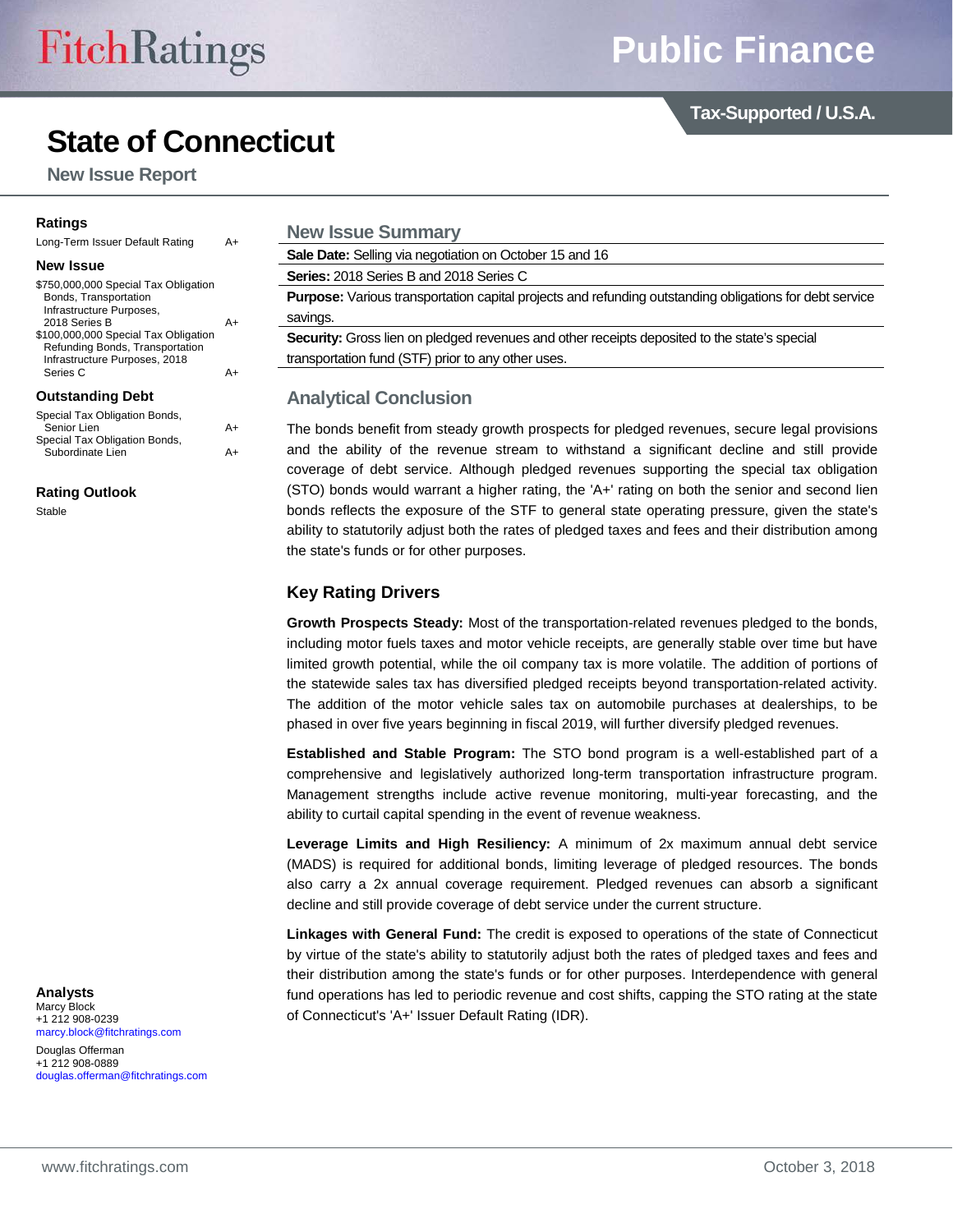# **Rating History (STO)**

| Rating                              | <b>Action</b>                                               | Outlook/<br>Watch                              | <b>Date</b>                                       |
|-------------------------------------|-------------------------------------------------------------|------------------------------------------------|---------------------------------------------------|
| A+                                  | Affirmed                                                    | Stable                                         | 9/27/18                                           |
| A+<br>$AA-$<br>AA<br>$AA-$<br>$AA-$ | Downgraded<br>Downgraded<br>Revised<br>Affirmed<br>Affirmed | Stable<br>Stable<br>Stable<br>Stable<br>Stable | 5/12/17<br>9/1/16<br>4/5/10<br>10/23/09<br>5/7/08 |
| $AA-$                               | Assianed                                                    |                                                | 8/21/92                                           |

### **Rating Sensitivities**

**Link to State Credit Quality**: The rating is sensitive to changes in Connecticut's 'A+' IDR, by which it is capped. The state's IDR is sensitive to its ability to rebalance financial operations to current economic and revenue growth expectations in a manner consistent with the current rating level.

**Consistently Solid Coverage:** The rating is also sensitive to consistently solid coverage by pledged revenues and to ongoing careful management of the transportation fund.

### **Credit Profile**

The STO bonds are secured by pledged revenues deposited to the STF and both senior and second liens carry an additional bonds test (ABT) requiring 2x coverage of aggregate principal and interest. Moreover, the state covenants under the second lien that any second lien issuance must meet all senior lien requirements; both senior and second lien bonds are subject to an annual 2x debt service coverage test. The bonds are also backed by an aggregate debt service reserve funded at MADS.

Pledged revenues are committed first to senior lien debt service and reserves, followed by second lien debt service and reserves; outstanding second lien bonds are scheduled to mature in fiscal 2022. After bond requirements are met, pledged revenues are available for operating expenses of the STF including for the departments of transportation and motor vehicles.

### **Expansion of Pledged Resources**

Pledged revenues include taxes and fees on motor vehicle fuel, casual vehicle sales and licenses. The legislature expanded pledged revenues in its 2015 session to accelerate transportation capital spending; however, revenue changes were partly delayed as the state sought to shore up projected weak general fund performance, highlighting the historical linkage between the STF and the state's general operations.

Under the 2015 expansion of pledged resources, all taxes on oil companies' gross earnings and a designated portion of the statewide sales tax are now deposited directly to the STF and pledged to bondholders; the sales tax deposit was phased in through fiscal 2018. The inclusion of sales taxes in pledged revenues broadened the base of economic activity from which collections derive beyond transportation while tying future trends more closely to underlying state economic performance. Oil company tax collections are correlated to broader energy market trends, which exposes the STF to more heightened cyclicality, in Fitch Ratings' view.

The 2018 legislature accelerated by two years the five-year phase-in of the sales tax on motor vehicle purchases at dealerships deposited to the STF, which had been agreed to in a 2017 special session, and changed the rate of the deposits to the fund. The phase-in began in fiscal 2019 from the earlier fiscal 2021 and will reach 100% in fiscal 2023. The state estimates beginning a \$29 million addition to the STF in fiscal 2019, escalating over the phase-in period to \$368 million in fiscal 2023. In 2017, the legislature also referred a constitutional amendment for voter consideration in November 2018 that would ensure all monies once deposited to the STF are solely applied to transportation purposes, including debt repayment. The legislature would retain the ability to adjust rates and revenue allocations prior to pledged revenues being deposited into the STF.

#### **Related Research**

[Fitch Rates Connecticut's](https://www.fitchratings.com/site/pr/10045620) \$850MM Special Tax Obligation Bonds ['A+'; Outlook Stable](https://www.fitchratings.com/site/pr/10045620)  [\(September](https://www.fitchratings.com/site/pr/10045620) 2018)

[Fitch Rates Connecticut's](https://www.fitchratings.com/site/pr/10038838) \$889MM GO Bonds ['A+'; Outlook Stable \(July](https://www.fitchratings.com/site/pr/10038838) 2018)

#### **Related Criteria**

[U.S. Public Finance Tax-Supported Rating](https://www.fitchratings.com/site/re/10024656)  [Criteria \(April](https://www.fitchratings.com/site/re/10024656) 2018)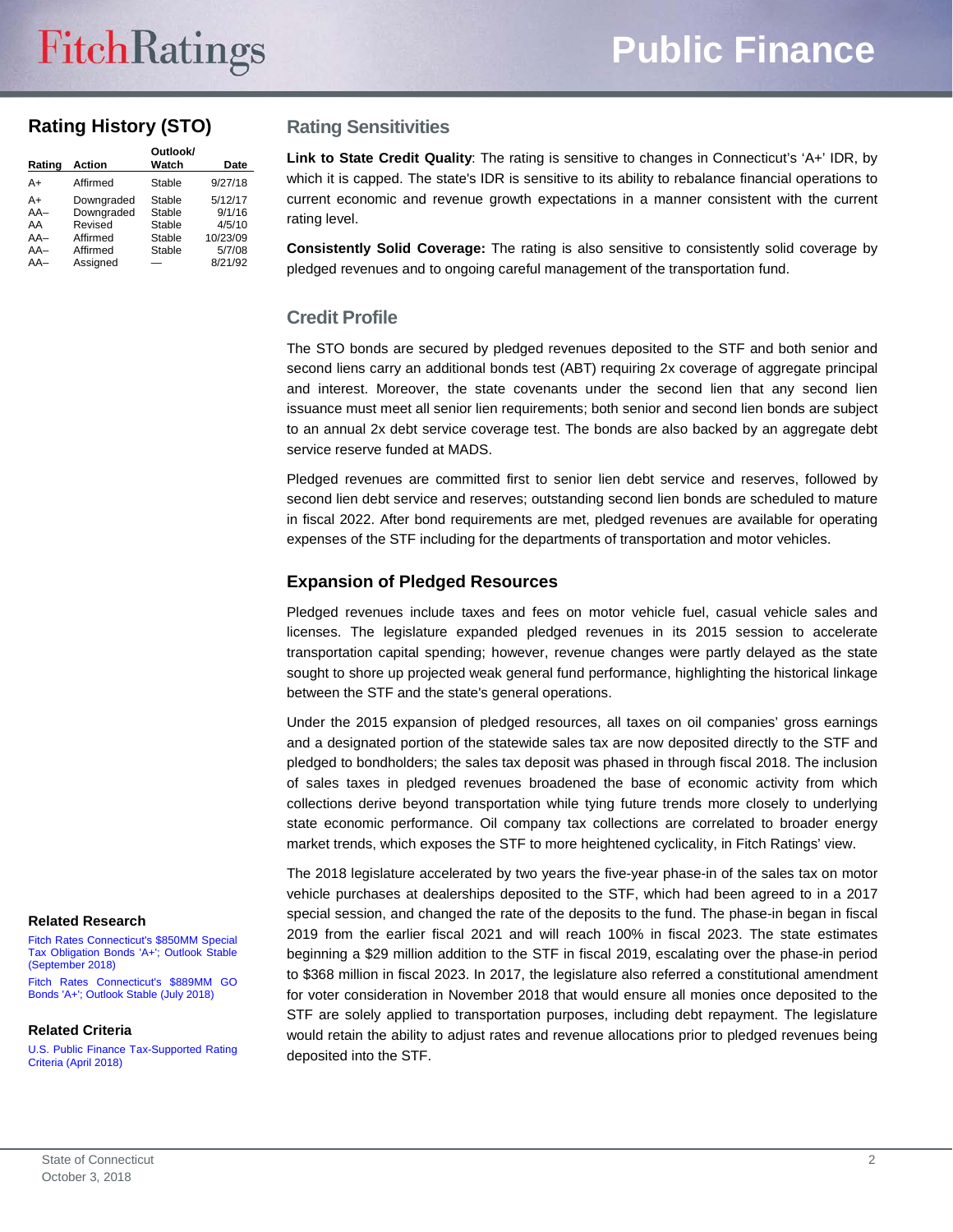### **Multiyear Planning**

The state actively manages the STF through a five-year forecast period to maintain ample resources for projected debt service, capital program needs and operating expenses. The STO bond program is very well established, with a 20-year maturity for each series and flexibility to slow capital projects as necessary. Offsetting these strengths are forecast debt service that generally rises faster than pledged revenues and large planned spending for transportation capital, which the state indicates would rely on the identification of additional funding sources.

Connecticut announced a major expansion of transportation capital spending in 2015 under the "Let's Go CT!" initiative, intended as a multi-decade effort to address longstanding transportation needs beyond those already funded through the existing capital program. Fitch believes continued enhanced funding of the capital program will remain dependent on the sufficiency of available STF resources.

### **General Fund Shifts**

Interdependence with the state general fund has led to revenue or cost shifts during periods of general fund fiscal stress, most recently in fiscal 2016. Although the Let's Go CT! initiative included the statutory designation of the STF as a perpetual fund, limiting the use of resources to only transportation, the new designation did not prevent the state from delaying the originally planned sales tax allocation phase-in to address general fund revenue underperformance.

As of fiscal 2018 estimates, the major revenues in the STF consist of motor fuels tax (30%), motor vehicle receipts (15%), oil company tax (19%), license, permit and fee revenues (8%), and a portion of statewide sales tax (20%). Sales tax revenue as a component of the STF is expected to increase to 32% in fiscal 2022 as part of the most recent agreement, contributing to smaller percentage contributions from the other taxes and fees.

### **Underlying Growth Prospects Steady**

Underlying performance of most of the transportation-related receipts deposited to the STF is economically sensitive and not fast-growing, and Fitch expects growth prospects going forward to generally match historical trends.

Motor fuels taxes were essentially flat in fiscal 2018, largely reflecting flat performance in the gasoline tax. The state forecasts relatively flat to declining collections through fiscal 2022. Motor vehicle receipts grew by 4% in fiscal 2018, and the state has forecast essentially flat performance over the forecast period.

The oil company tax is more volatile, as it reflects broader crude oil price trends. The tax fell for three consecutive years, from fiscal 2015 through 2017, but grew rapidly in fiscal 2018 with gains in oil prices. General statewide sales tax deposited to the STF was approximately \$328 million in fiscal 2018 and is currently forecast to grow to \$632 million in fiscal 2022 due to the additional phase-in. The state's forecast for fiscal 2022 projects sales tax revenue as a larger component of the STF (\$632 million) compared to the motor fuels tax (\$495 million).

Fiscal 2018 estimated STF revenues increased 17% overall due to the sales tax deposit. Fiscal 2018 is estimated to have ended with a cumulative fund surplus of \$229 million. Pledged revenues covered combined outstanding fiscal 2018 senior and second lien debt service by 2.8x. Including the current sale, Fitch calculates that fiscal 2018 pledged revenues cover projected MADS in fiscal 2021 by 2.6x.

The state's multi-year forecast assumes annual bond issuance through fiscal 2022. Based on these assumptions and the increasing deposits of sales tax revenue, annual coverage of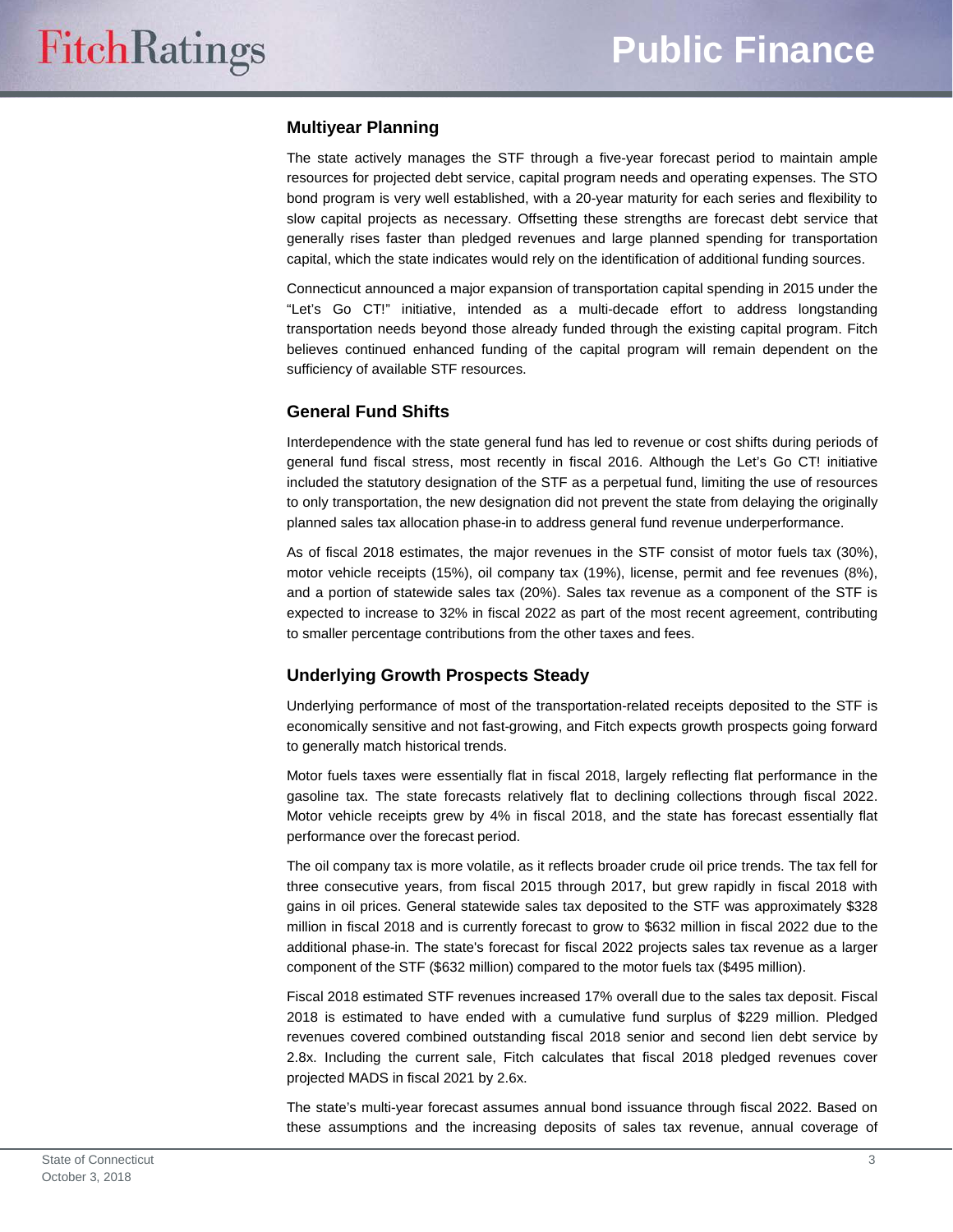outstanding senior and second lien bonds would equal 2.4x in fiscal 2022. Over the period of fiscal years 2019 through 2022, pledged revenues are forecast to grow at an average pace of 5% annually, given the phase-in of newly pledged revenues.

# **High Resiliency in Downturn Scenario**

To evaluate the sensitivity of the dedicated revenue stream to cyclical decline, Fitch considers the results of the Fitch Analytical Sensitivity Tool (FAST), using a 1% decline in the national GDP scenario, as well as assessing the largest decline in revenues over the period covered by the revenue sensitivity analysis. Based on a 17-year pledged revenue history, FAST generates a 4% scenario decline in pledged revenues; however, pledged revenues include tax policy adjustments that have increased allocations of revenue to the STF, likely resulting in a more robust FAST outcome. Assuming full leveraging to the ABT, pledged revenues could withstand a decline equal to almost 13x the scenario output — a high level of resiliency. Based on the largest consecutive revenue decrease, which occurred in fiscal 2003 when revenue declined by 7.8%, revenues could withstand a decline equal to over 6x the scenario output and still fully fund debt service under the ABT.